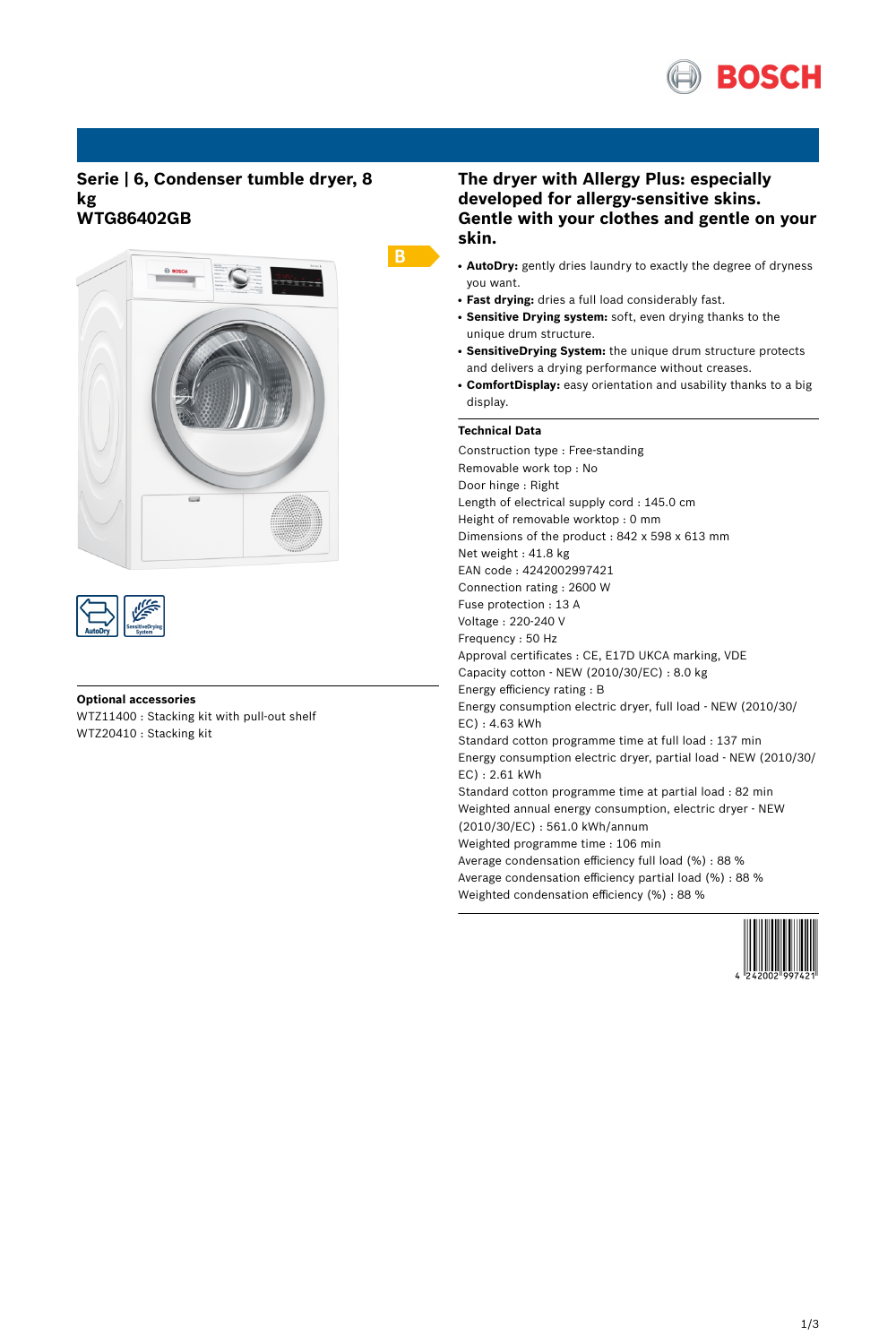

# **Serie | 6, Condenser tumble dryer, 8 kg WTG86402GB**

**The dryer with Allergy Plus: especially developed for allergy-sensitive skins. Gentle with your clothes and gentle on your skin.**

#### **Performance**

- Energy Efficiency Class: <sup>B</sup> at <sup>a</sup> range of energy efficiency classes from A+++ to D
- Capacity: <sup>8</sup> kg
- Energy consumption 561.0 kWh per year, based on <sup>160</sup> drying cycles of the standard cotton programme at full and partial load, and the consumption of the low-power modes. Actual energy consumption per cycle will depend on how the appliance is used
- Energy consumption of the standard cotton programme at full load 4.63 kWh and energy consumption of the standard cotton programme at half load 2.61 kWh
- The programme Cotton cupboard dry used at full and partial load is the standard drying programme to which the information in the label and the fiche relates, this programme is suitable for drying normal wet cotton laundry and is the most efficient programme in terms of energy consumption for cotton.
- Programme time of the standard cotton programme at full load 137 min and programme time of the standard cotton programme at partial load 82 min.
- Weighted programme time of the standard cotton programme at full and partial load: 106 min.
- Condensation efficiency class <sup>B</sup> on <sup>a</sup> scale from <sup>G</sup> (least efficient) to A (most efficient).
- Average condensation efficiency of the standard cotton programme at full load 88 % and average condensation efficiency of the standard cotton programme at partial load 88 %.
- Weighted condensation efficiency for the standard cotton programme at full and partial load: 88 %.
- Power consumption in off-mode 0.1 <sup>W</sup> and in left-on mode 0.75 W
- Noise level: <sup>65</sup> dB (A) re <sup>1</sup> pW

#### **Programmes/functions**

- Fully electronic control dial for sensor programmes and timed programmes
- Special programmes: Woollens, Mixed Load, Timed programme warm, Timed programme cold, Allergy +, Sportswear, Down, Super Quick 40, Shirts 15
- Touch control buttons: Low heat, Buzzer, Reduced ironing, Drying length, start/pause, fine-tuning for drying level, 24 h end Time Delay, Reduced ironing, fine-tuning for drying level, Low heat, Drying length, end Time Delay, Buzzer, start/pause

#### **Key features**

- Sensitive drying: large stainless steel drum with textile care and revolution drying system
- AntiVibration design: for greater stability and quietness

#### **Additional features**

- Large LED display for remaining time and <sup>24</sup> hours time delay, programme progress indication and special functions
- Anti crease cycle <sup>120</sup> minutes at the end of the programme
- Drum interior light
- Full container tank indicator
- EasyClean filter
- Child lock
- Buzzer to indicate the end of cycle
- Container for condensed water

### **Technical Information**

- Dimensions (H X W X D): 84.2 x 59.8 x 65.2 cm
- slide-under installation
- Door hinge: right-hand
- Glass door,, silver-white